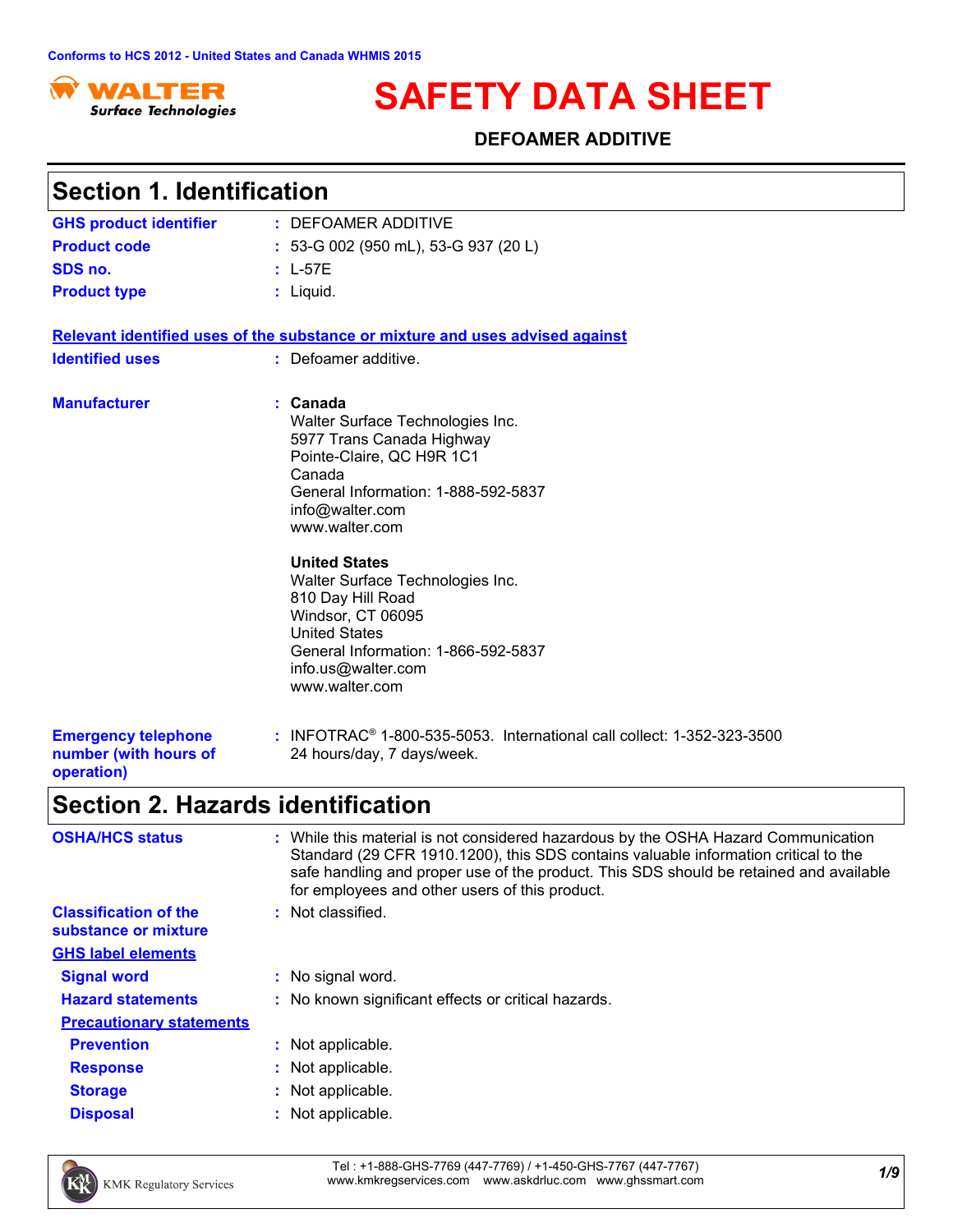

### **Section 2. Hazards identification**

**Hazards not otherwise classified**

**:** None known.

### **Section 3. Composition/information on ingredients**

**Substance/mixture :** Mixture

**Product code :** 53-G 002 (950 mL), 53-G 937 (20 L)

**There are no ingredients present which, within the current knowledge of the supplier and in the concentrations applicable, are classified as hazardous to health or the environment and hence require reporting in this section.**

**Occupational exposure limits, if available, are listed in Section 8.**

### **Section 4. First aid measures**

#### **Description of necessary first aid measures**

| <b>Eye contact</b>  | Immediately flush eyes with plenty of water, occasionally lifting the upper and lower<br>eyelids. Check for and remove any contact lenses. Get medical attention if irritation<br>occurs.                                                                                                                                                              |
|---------------------|--------------------------------------------------------------------------------------------------------------------------------------------------------------------------------------------------------------------------------------------------------------------------------------------------------------------------------------------------------|
| <b>Inhalation</b>   | : Remove victim to fresh air and keep at rest in a position comfortable for breathing. Get<br>medical attention if symptoms occur.                                                                                                                                                                                                                     |
| <b>Skin contact</b> | : Flush contaminated skin with plenty of water. Get medical attention if symptoms occur.                                                                                                                                                                                                                                                               |
| <b>Ingestion</b>    | : Wash out mouth with water. Remove victim to fresh air and keep at rest in a position<br>comfortable for breathing. If material has been swallowed and the exposed person is<br>conscious, give small quantities of water to drink. Do not induce vomiting unless<br>directed to do so by medical personnel. Get medical attention if symptoms occur. |

#### **Most important symptoms/effects, acute and delayed**

| <b>Potential acute health effects</b> |                                                     |
|---------------------------------------|-----------------------------------------------------|
| <b>Eye contact</b>                    | : No known significant effects or critical hazards. |
| <b>Inhalation</b>                     | : No known significant effects or critical hazards. |
| <b>Skin contact</b>                   | : No known significant effects or critical hazards. |
| <b>Ingestion</b>                      | : No known significant effects or critical hazards. |
| Over-exposure signs/symptoms          |                                                     |
| Eye contact                           | : No known significant effects or critical hazards. |
| <b>Inhalation</b>                     | : No known significant effects or critical hazards. |
| <b>Skin contact</b>                   | : No known significant effects or critical hazards. |
| <b>Ingestion</b>                      | : No known significant effects or critical hazards. |

#### **Indication of immediate medical attention and special treatment needed, if necessary**

| <b>Notes to physician</b>         | : Treat symptomatically. Contact poison treatment specialist immediately if large<br>quantities have been ingested or inhaled. |
|-----------------------------------|--------------------------------------------------------------------------------------------------------------------------------|
| <b>Specific treatments</b>        | : No specific treatment.                                                                                                       |
| <b>Protection of first-aiders</b> | No action shall be taken involving any personal risk or without suitable training.                                             |

**See toxicological information (Section 11)**

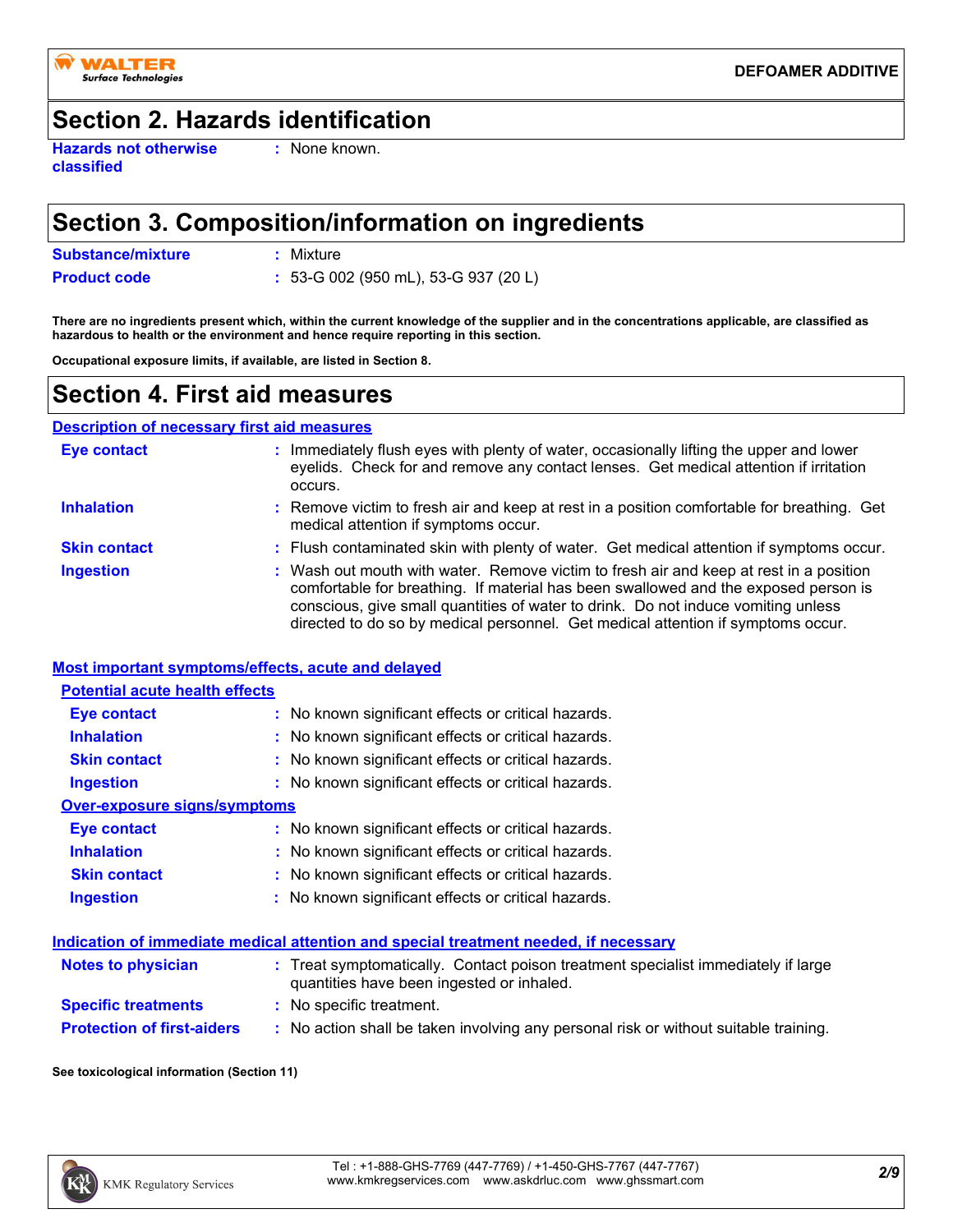

### **Section 5. Fire-fighting measures**

| <b>Extinguishing media</b>                               |                                                                                                                                                                          |
|----------------------------------------------------------|--------------------------------------------------------------------------------------------------------------------------------------------------------------------------|
| <b>Suitable extinguishing</b><br>media                   | : Use an extinguishing agent suitable for the surrounding fire.                                                                                                          |
| <b>Unsuitable extinguishing</b><br>media                 | $:$ None known.                                                                                                                                                          |
| <b>Specific hazards arising</b><br>from the chemical     | : No specific fire or explosion hazard.                                                                                                                                  |
| <b>Hazardous thermal</b><br>decomposition products       | : No specific data.                                                                                                                                                      |
| <b>Special protective actions</b><br>for fire-fighters   | : No special measures are required.                                                                                                                                      |
| <b>Special protective</b><br>equipment for fire-fighters | : Fire-fighters should wear appropriate protective equipment and self-contained breathing<br>apparatus (SCBA) with a full face-piece operated in positive pressure mode. |

# **Section 6. Accidental release measures**

|                                                              | <b>Personal precautions, protective equipment and emergency procedures</b>                                                                                                                                                                                                                                                                                                                                                                                                                                                                                                                 |
|--------------------------------------------------------------|--------------------------------------------------------------------------------------------------------------------------------------------------------------------------------------------------------------------------------------------------------------------------------------------------------------------------------------------------------------------------------------------------------------------------------------------------------------------------------------------------------------------------------------------------------------------------------------------|
| For non-emergency<br>personnel                               | : No action shall be taken involving any personal risk or without suitable training.<br>Evacuate surrounding areas. Keep unnecessary and unprotected personnel from<br>entering. Do not touch or walk through spilled material. Put on appropriate personal<br>protective equipment.                                                                                                                                                                                                                                                                                                       |
|                                                              | For emergency responders : If specialized clothing is required to deal with the spillage, take note of any information in<br>Section 8 on suitable and unsuitable materials. See also the information in "For non-<br>emergency personnel".                                                                                                                                                                                                                                                                                                                                                |
| <b>Environmental precautions</b>                             | : Avoid dispersal of spilled material and runoff and contact with soil, waterways, drains<br>and sewers. Inform the relevant authorities if the product has caused environmental<br>pollution (sewers, waterways, soil or air).                                                                                                                                                                                                                                                                                                                                                            |
| <b>Methods and materials for containment and cleaning up</b> |                                                                                                                                                                                                                                                                                                                                                                                                                                                                                                                                                                                            |
| <b>Spill</b>                                                 | : Stop leak if without risk. Move containers from spill area. Prevent entry into sewers,<br>water courses, basements or confined areas. Wash spillages into an effluent treatment<br>plant or proceed as follows. Contain and collect spillage with non-combustible,<br>absorbent material e.g. sand, earth, vermiculite or diatomaceous earth and place in<br>container for disposal according to local regulations (see Section 13). Dispose of via a<br>licensed waste disposal contractor. Note: see Section 1 for emergency contact<br>information and Section 13 for waste disposal. |

# **Section 7. Handling and storage**

### **Precautions for safe handling**

| <b>Protective measures</b>                       | : Put on appropriate personal protective equipment (see Section 8).                                                                                                                                                                                                    |
|--------------------------------------------------|------------------------------------------------------------------------------------------------------------------------------------------------------------------------------------------------------------------------------------------------------------------------|
| <b>Advice on general</b><br>occupational hygiene | : Eating, drinking and smoking should be prohibited in areas where this material is<br>handled, stored and processed. Workers should wash hands and face before eating,<br>drinking and smoking. See also Section 8 for additional information on hygiene<br>measures. |

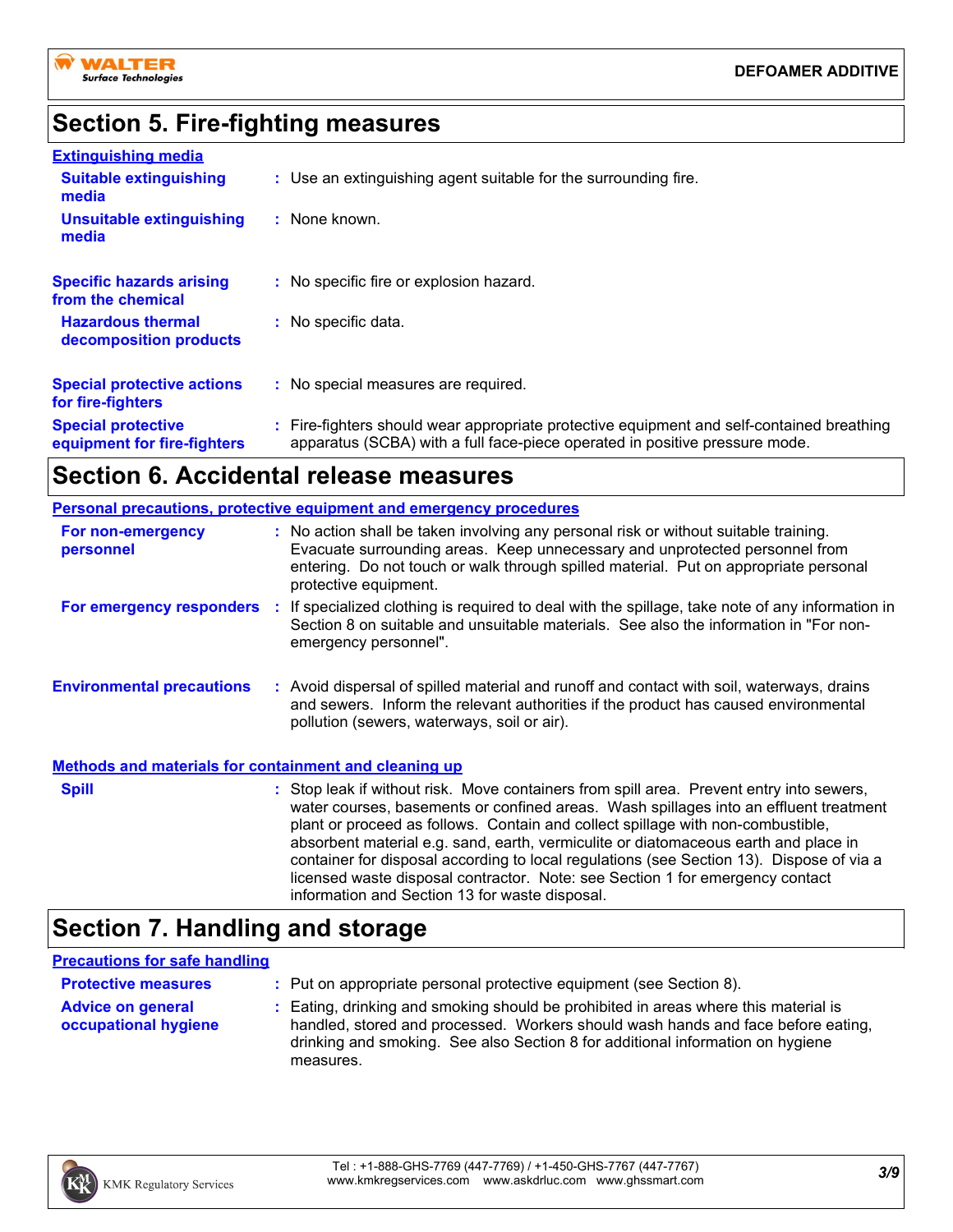# **Section 7. Handling and storage**

|                          | <b>Conditions for safe storage, :</b> Store in accordance with local regulations. Store in original container protected from |
|--------------------------|------------------------------------------------------------------------------------------------------------------------------|
| including any            | direct sunlight in a dry, cool and well-ventilated area, away from incompatible materials                                    |
| <i>incompatibilities</i> | (see Section 10) and food and drink. Keep container tightly closed and sealed until                                          |
|                          | ready for use. Containers that have been opened must be carefully resealed and kept                                          |
|                          | upright to prevent leakage. Do not store in unlabeled containers. Use appropriate                                            |
|                          | containment to avoid environmental contamination. See Section 10 for incompatible                                            |
|                          | materials before handling or use.                                                                                            |

# **Section 8. Exposure controls/personal protection**

| <b>Control parameters</b>                         |                                                                                                                                                                                                                                                                                                                                                                                                 |
|---------------------------------------------------|-------------------------------------------------------------------------------------------------------------------------------------------------------------------------------------------------------------------------------------------------------------------------------------------------------------------------------------------------------------------------------------------------|
| <b>United States</b>                              |                                                                                                                                                                                                                                                                                                                                                                                                 |
| <b>Occupational exposure limits</b>               |                                                                                                                                                                                                                                                                                                                                                                                                 |
| None.                                             |                                                                                                                                                                                                                                                                                                                                                                                                 |
| <b>Canada</b>                                     |                                                                                                                                                                                                                                                                                                                                                                                                 |
| <b>Occupational exposure limits</b>               |                                                                                                                                                                                                                                                                                                                                                                                                 |
| None.                                             |                                                                                                                                                                                                                                                                                                                                                                                                 |
| <b>Appropriate engineering</b><br><b>controls</b> | Ensure adequate ventilation. No personal respiratory protective equipment normally<br>required.                                                                                                                                                                                                                                                                                                 |
| <b>Environmental exposure</b><br><b>controls</b>  | : Emissions from ventilation or work process equipment should be checked to ensure<br>they comply with the requirements of environmental protection legislation.                                                                                                                                                                                                                                |
| <b>Individual protection measures</b>             |                                                                                                                                                                                                                                                                                                                                                                                                 |
| <b>Hygiene measures</b>                           | Wash hands, forearms and face thoroughly after handling chemical products, before<br>eating, smoking and using the lavatory and at the end of the working period.<br>Appropriate techniques should be used to remove potentially contaminated clothing.<br>Wash contaminated clothing before reusing. Ensure that eyewash stations and safety<br>showers are close to the workstation location. |
| <b>Eye/face protection</b>                        | Safety eyewear complying with an approved standard should be used when a risk<br>assessment indicates this is necessary to avoid exposure to liquid splashes, mists,<br>gases or dusts. If contact is possible, the following protection should be worn, unless<br>the assessment indicates a higher degree of protection: safety glasses with side-shields.                                    |
| <b>Skin protection</b>                            |                                                                                                                                                                                                                                                                                                                                                                                                 |
| <b>Hand protection</b>                            | Chemical-resistant, impervious gloves complying with an approved standard should be<br>worn at all times when handling chemical products if a risk assessment indicates this is<br>necessary.                                                                                                                                                                                                   |
| <b>Body protection</b>                            | Personal protective equipment for the body should be selected based on the task being<br>performed and the risks involved and should be approved by a specialist before<br>handling this product.                                                                                                                                                                                               |
| <b>Other skin protection</b>                      | : Appropriate footwear and any additional skin protection measures should be selected<br>based on the task being performed and the risks involved and should be approved by a<br>specialist before handling this product.                                                                                                                                                                       |
| <b>Respiratory protection</b>                     | Based on the hazard and potential for exposure, select a respirator that meets the<br>÷<br>appropriate standard or certification. Respirators must be used according to a<br>respiratory protection program to ensure proper fitting, training, and other important<br>aspects of use.                                                                                                          |

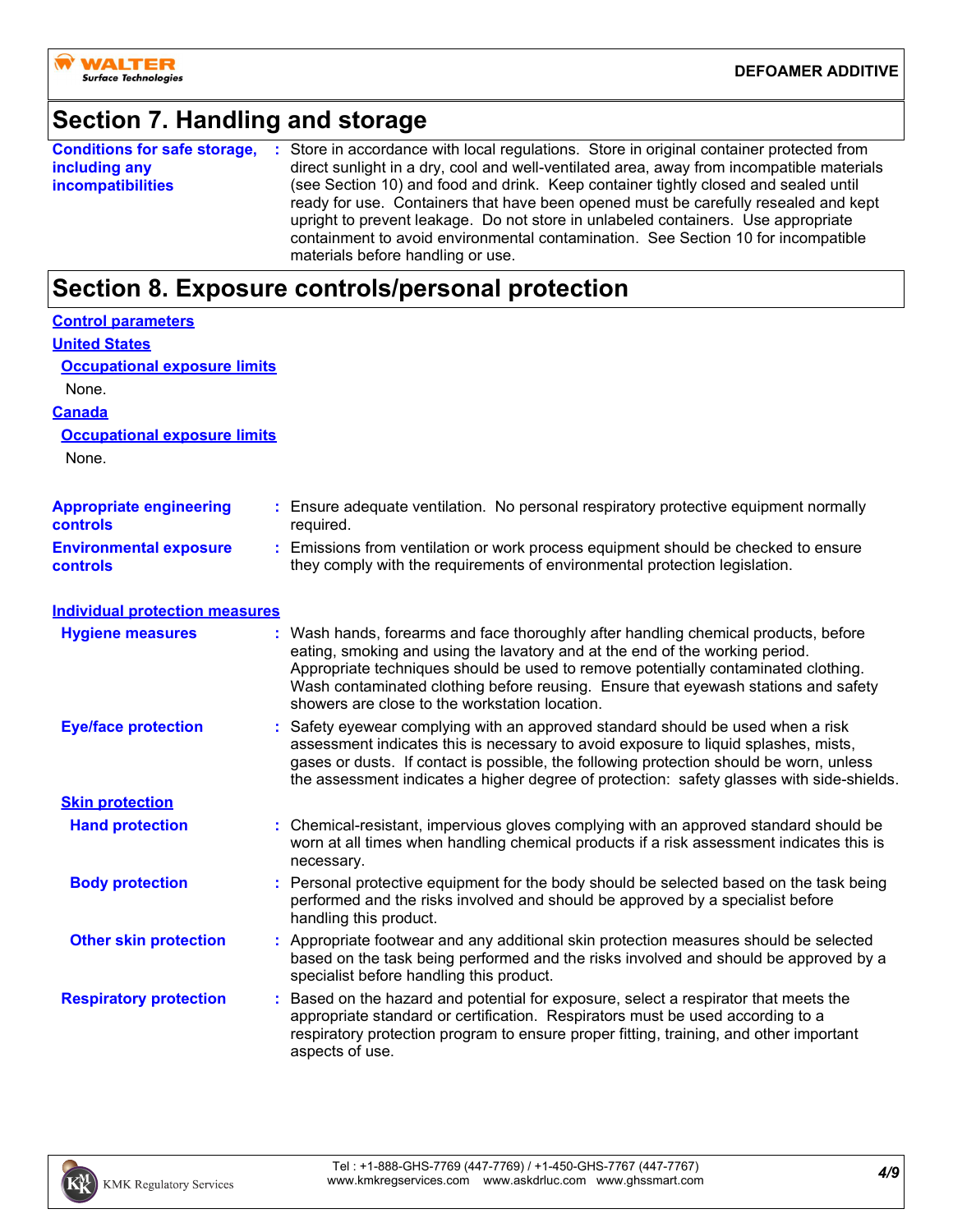

# **Section 9. Physical and chemical properties**

#### **Appearance**

| <b>Physical state</b>                             | : Liquid.                                                            |
|---------------------------------------------------|----------------------------------------------------------------------|
| <b>Color</b>                                      | Cloudy.                                                              |
| Odor                                              | : Specific.                                                          |
| <b>Odor threshold</b>                             | : Not available.                                                     |
| pH                                                | $:$ Not available.                                                   |
| <b>Melting point</b>                              | $:$ Not available.                                                   |
| <b>Boiling point/boiling range</b>                | : Not available.                                                     |
| <b>Flash point</b>                                | : Not applicable.                                                    |
| <b>Evaporation rate</b>                           | $:$ Not available.                                                   |
| <b>Flammability (solid, gas)</b>                  | : Not available.                                                     |
| Lower and upper explosive<br>(flammable) limits   | : Not available.                                                     |
| <b>Vapor pressure</b>                             | : Not available.                                                     |
| <b>Vapor density</b>                              | : Not available.                                                     |
| <b>Relative density</b>                           | : $1.004$ g/cm <sup>3</sup> @ 20°C (68°F)                            |
| <b>Solubility</b>                                 | Easily soluble in the following materials: cold water and hot water. |
| <b>Partition coefficient: n-</b><br>octanol/water | : Not available.                                                     |
| <b>Auto-ignition temperature</b>                  | : Not available.                                                     |
| <b>Decomposition temperature</b>                  | : Not available.                                                     |
| <b>Viscosity</b>                                  | : Not available.                                                     |
| Flow time (ISO 2431)                              | $:$ Not available.                                                   |
| <b>VOC content</b>                                | $: 0.3 \%$ (w/w)                                                     |

# **Section 10. Stability and reactivity**

| <b>Reactivity</b>                                   | : No specific test data related to reactivity available for this product or its ingredients.              |
|-----------------------------------------------------|-----------------------------------------------------------------------------------------------------------|
| <b>Chemical stability</b>                           | : The product is stable.                                                                                  |
| <b>Possibility of hazardous</b><br><b>reactions</b> | : Under normal conditions of storage and use, hazardous reactions will not occur.                         |
| <b>Conditions to avoid</b>                          | : No specific data.                                                                                       |
| <b>Incompatible materials</b>                       | : Reactive or incompatible with the following materials: oxidizing materials.                             |
| <b>Hazardous decomposition</b><br>products          | : Under normal conditions of storage and use, hazardous decomposition products should<br>not be produced. |

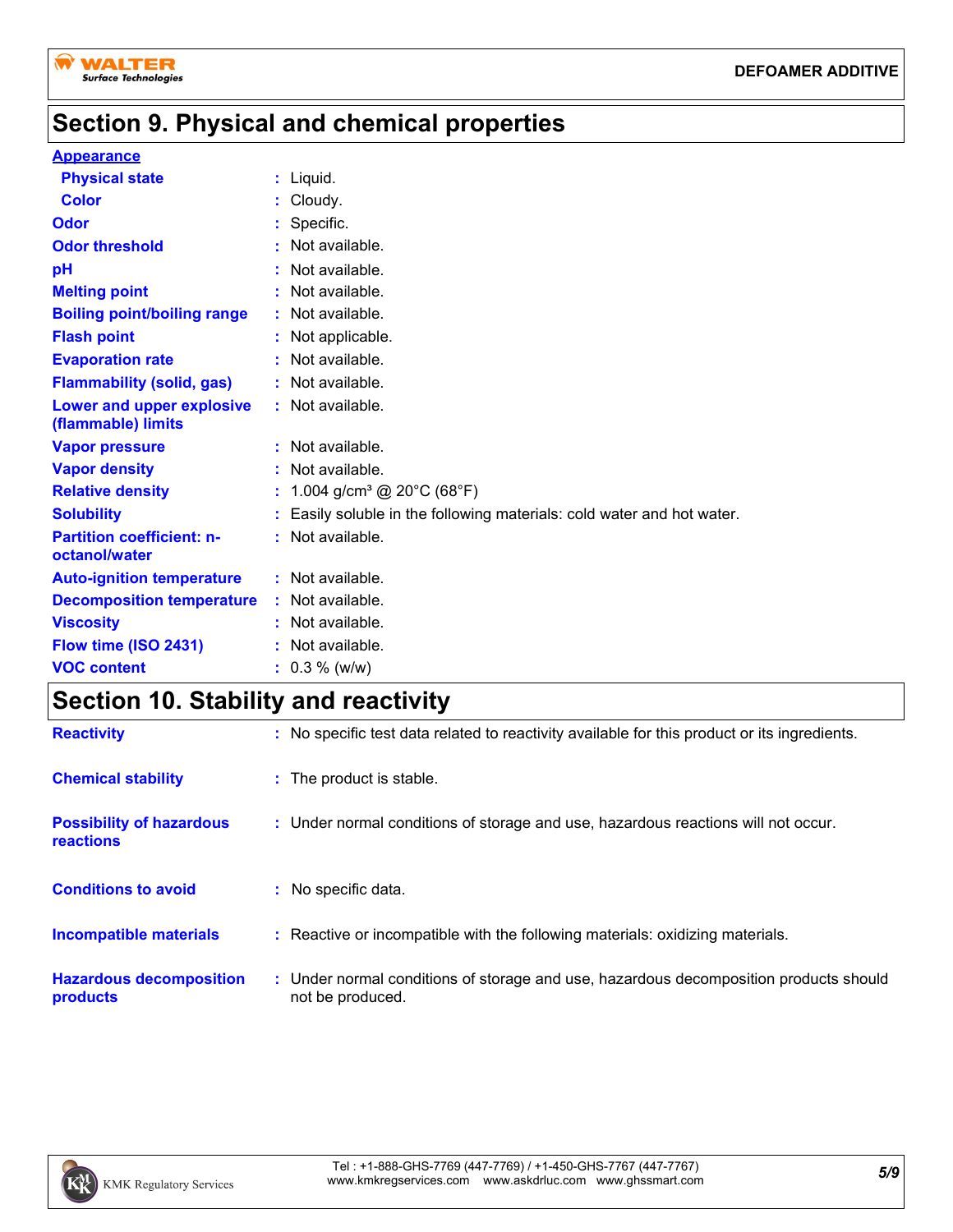# **Section 11. Toxicological information**

| <b>Information on toxicological effects</b>               |                                                                                          |
|-----------------------------------------------------------|------------------------------------------------------------------------------------------|
| <b>Acute toxicity</b>                                     |                                                                                          |
| There is no data available.                               |                                                                                          |
| <b>Irritation/Corrosion</b>                               |                                                                                          |
| There is no data available.                               |                                                                                          |
| <b>Sensitization</b>                                      |                                                                                          |
| There is no data available.                               |                                                                                          |
| <b>Mutagenicity</b>                                       |                                                                                          |
| There is no data available.                               |                                                                                          |
| <b>Carcinogenicity</b>                                    |                                                                                          |
| There is no data available.                               |                                                                                          |
| <b>Reproductive toxicity</b>                              |                                                                                          |
| There is no data available.                               |                                                                                          |
| <b>Teratogenicity</b>                                     |                                                                                          |
| There is no data available.                               |                                                                                          |
| <b>Specific target organ toxicity (single exposure)</b>   |                                                                                          |
| There is no data available.                               |                                                                                          |
| <b>Specific target organ toxicity (repeated exposure)</b> |                                                                                          |
| There is no data available.                               |                                                                                          |
| <b>Aspiration hazard</b>                                  |                                                                                          |
| There is no data available.                               |                                                                                          |
|                                                           |                                                                                          |
| <b>Information on the likely</b><br>routes of exposure    | : Dermal contact. Ingestion.                                                             |
| <b>Potential acute health effects</b>                     |                                                                                          |
| <b>Eye contact</b>                                        | No known significant effects or critical hazards.<br>÷.                                  |
| <b>Inhalation</b>                                         | : No known significant effects or critical hazards.                                      |
| <b>Skin contact</b>                                       | No known significant effects or critical hazards.<br>t.                                  |
| <b>Ingestion</b>                                          | No known significant effects or critical hazards.                                        |
|                                                           |                                                                                          |
|                                                           | <b>Symptoms related to the physical, chemical and toxicological characteristics</b>      |
| <b>Eye contact</b>                                        | : No known significant effects or critical hazards.                                      |
| <b>Inhalation</b>                                         | No known significant effects or critical hazards.                                        |
| <b>Skin contact</b>                                       | No known significant effects or critical hazards.                                        |
| <b>Ingestion</b>                                          | : No known significant effects or critical hazards.                                      |
|                                                           | Delayed and immediate effects and also chronic effects from short and long term exposure |
| <b>Short term exposure</b>                                |                                                                                          |
| <b>Potential immediate</b>                                | : No known significant effects or critical hazards.                                      |
| effects                                                   |                                                                                          |
| <b>Potential delayed effects</b>                          | : No known significant effects or critical hazards.                                      |
| <b>Long term exposure</b>                                 |                                                                                          |
| <b>Potential immediate</b>                                | : No known significant effects or critical hazards.                                      |
| effects                                                   |                                                                                          |
| <b>Potential delayed effects</b>                          | No known significant effects or critical hazards.<br>t.                                  |
|                                                           |                                                                                          |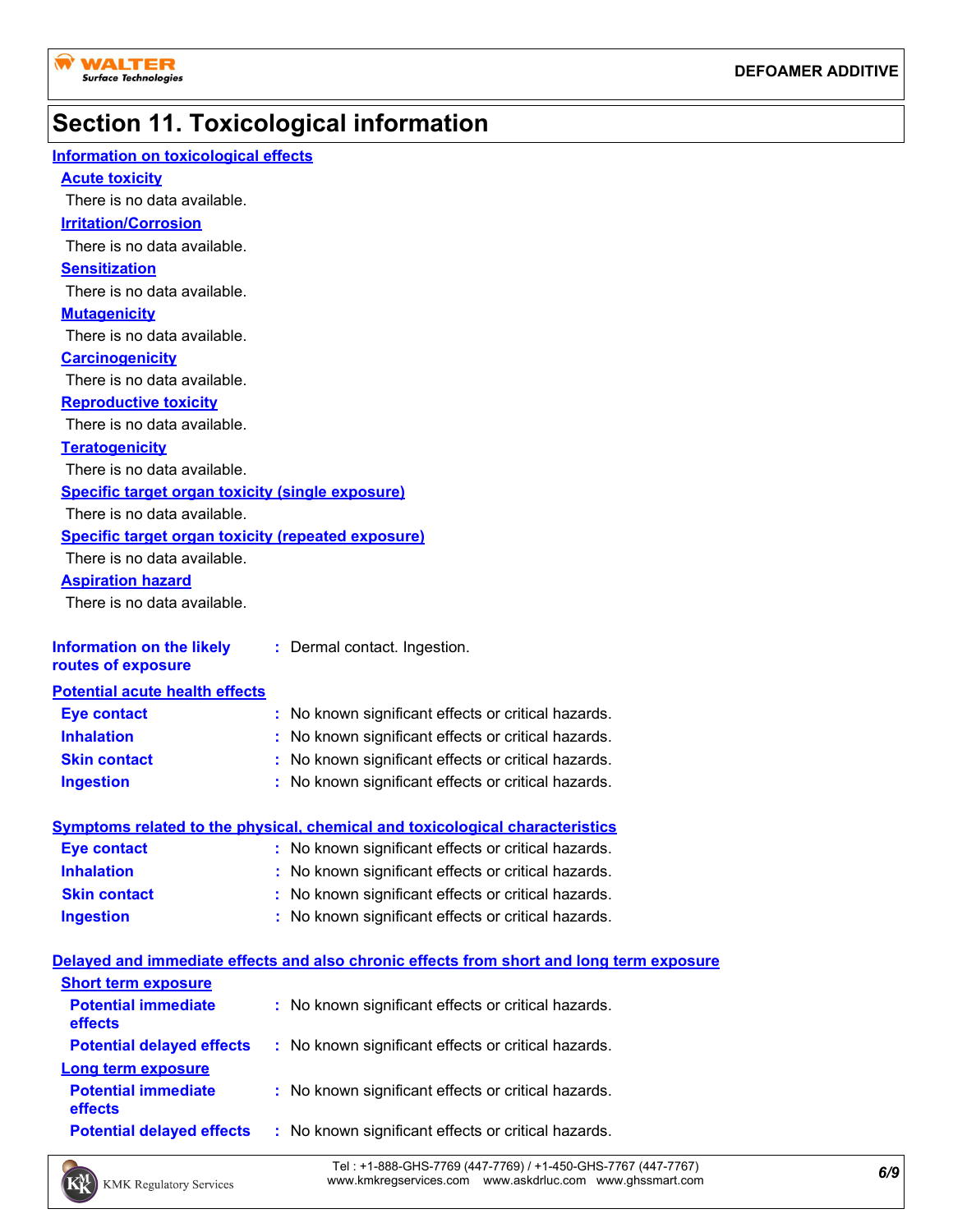

### **Section 11. Toxicological information**

| <b>Potential chronic health effects</b> |                                                     |  |  |  |
|-----------------------------------------|-----------------------------------------------------|--|--|--|
| <b>General</b>                          | : No known significant effects or critical hazards. |  |  |  |
| <b>Carcinogenicity</b>                  | : No known significant effects or critical hazards. |  |  |  |
| <b>Mutagenicity</b>                     | : No known significant effects or critical hazards. |  |  |  |
| <b>Teratogenicity</b>                   | : No known significant effects or critical hazards. |  |  |  |
| <b>Developmental effects</b>            | : No known significant effects or critical hazards. |  |  |  |
| <b>Fertility effects</b>                | : No known significant effects or critical hazards. |  |  |  |

#### **Numerical measures of toxicity**

**Acute toxicity estimates**

There is no data available.

### **Section 12. Ecological information**

#### **Toxicity**

There is no data available.

### **Persistence and degradability**

There is no data available.

### **Bioaccumulative potential**

There is no data available.

**Soil/water partition coefficient (KOC) :** Not available. **Mobility in soil**

**Other adverse effects** : No known significant effects or critical hazards.

### **Section 13. Disposal considerations**

The generation of waste should be avoided or minimized wherever possible. Disposal of this product, solutions and any by-products should comply with the requirements of environmental protection and waste disposal legislation and any regional local authority requirements. Dispose of surplus and non-recyclable products via a licensed waste disposal contractor. Waste should not be disposed of untreated to the sewer unless fully compliant with the requirements of all authorities with jurisdiction. Waste packaging should be recycled. Incineration or landfill should only be considered when recycling is not feasible. This material and its container must be disposed of in a safe way. Empty containers or liners may retain some product residues. Avoid dispersal of spilled material and runoff and contact with soil, waterways, drains and sewers. **Disposal methods :**

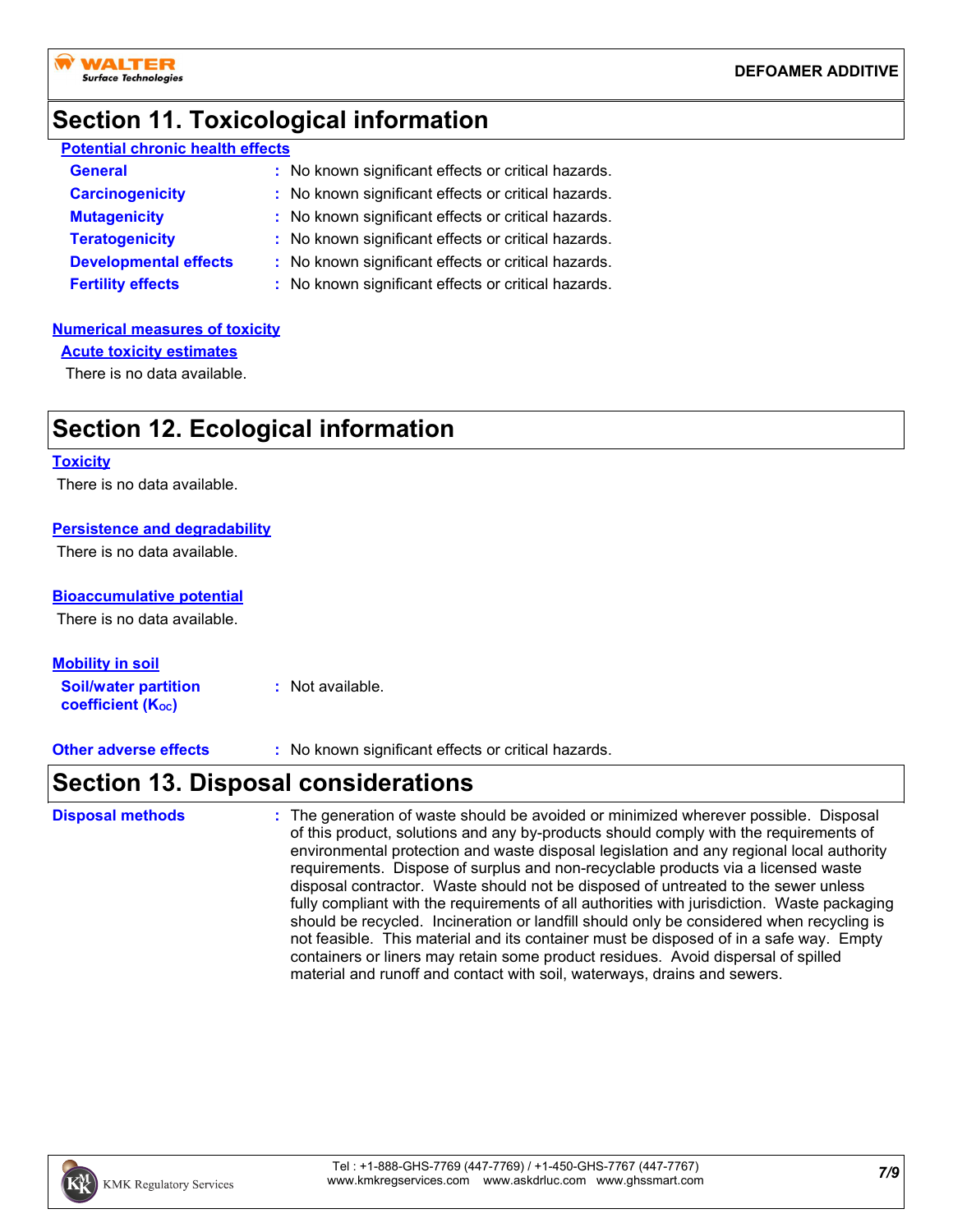# **Section 14. Transport information**

|                                      | <b>DOT Classification</b> | <b>TDG Classification</b> | <b>IMDG</b>    | <b>IATA</b>    |
|--------------------------------------|---------------------------|---------------------------|----------------|----------------|
| <b>UN number</b>                     | Not regulated.            | Not regulated.            | Not regulated. | Not regulated. |
| <b>UN proper</b><br>shipping name    |                           |                           |                |                |
| <b>Transport</b><br>hazard class(es) |                           |                           |                |                |
| <b>Packing group</b>                 |                           |                           |                |                |
| <b>Environmental</b><br>hazards      | No.                       | No.                       | No.            | No.            |

**AERG :** Not applicable.

**Special precautions for user Transport within user's premises:** always transport in closed containers that are **:** upright and secure. Ensure that persons transporting the product know what to do in the event of an accident or spillage. Protect from freezing. Freezing will damage product and render it unusable.

## **Section 15. Regulatory information**

| <b>U.S. Federal regulations</b>                                                   | : United States inventory (TSCA 8b): All components are listed or exempted. |  |
|-----------------------------------------------------------------------------------|-----------------------------------------------------------------------------|--|
| <b>Clean Air Act Section 112</b><br>(b) Hazardous Air<br><b>Pollutants (HAPS)</b> | : Not listed                                                                |  |
| <b>Clean Air Act Section 602</b><br><b>Class I Substances</b>                     | : Not listed                                                                |  |
| <b>Clean Air Act Section 602</b><br><b>Class II Substances</b>                    | : Not listed                                                                |  |
| <b>DEA List I Chemicals</b><br>(Precursor Chemicals)                              | : Not listed                                                                |  |
| <b>DEA List II Chemicals</b><br><b>(Essential Chemicals)</b>                      | : Not listed                                                                |  |
| <b>SARA 302/304</b>                                                               |                                                                             |  |
| No products were found.                                                           |                                                                             |  |
| <b>SARA 304 RQ</b>                                                                | : Not applicable.                                                           |  |
| <b>SARA 311/312</b>                                                               |                                                                             |  |
| <b>Classification</b>                                                             | : Not applicable.                                                           |  |
| <b>SARA 313</b>                                                                   |                                                                             |  |
| There is no data available.                                                       |                                                                             |  |
| <b>State regulations</b>                                                          |                                                                             |  |
| <b>Massachusetts</b>                                                              | : None of the components are listed.                                        |  |
| <b>New York</b>                                                                   | : None of the components are listed.                                        |  |
| <b>New Jersey</b>                                                                 | : None of the components are listed.                                        |  |
| <b>Pennsylvania</b>                                                               | : None of the components are listed.                                        |  |
|                                                                                   |                                                                             |  |



*8/9* Tel : +1-888-GHS-7769 (447-7769) / +1-450-GHS-7767 (447-7767) www.kmkregservices.com www.askdrluc.com www.ghssmart.com